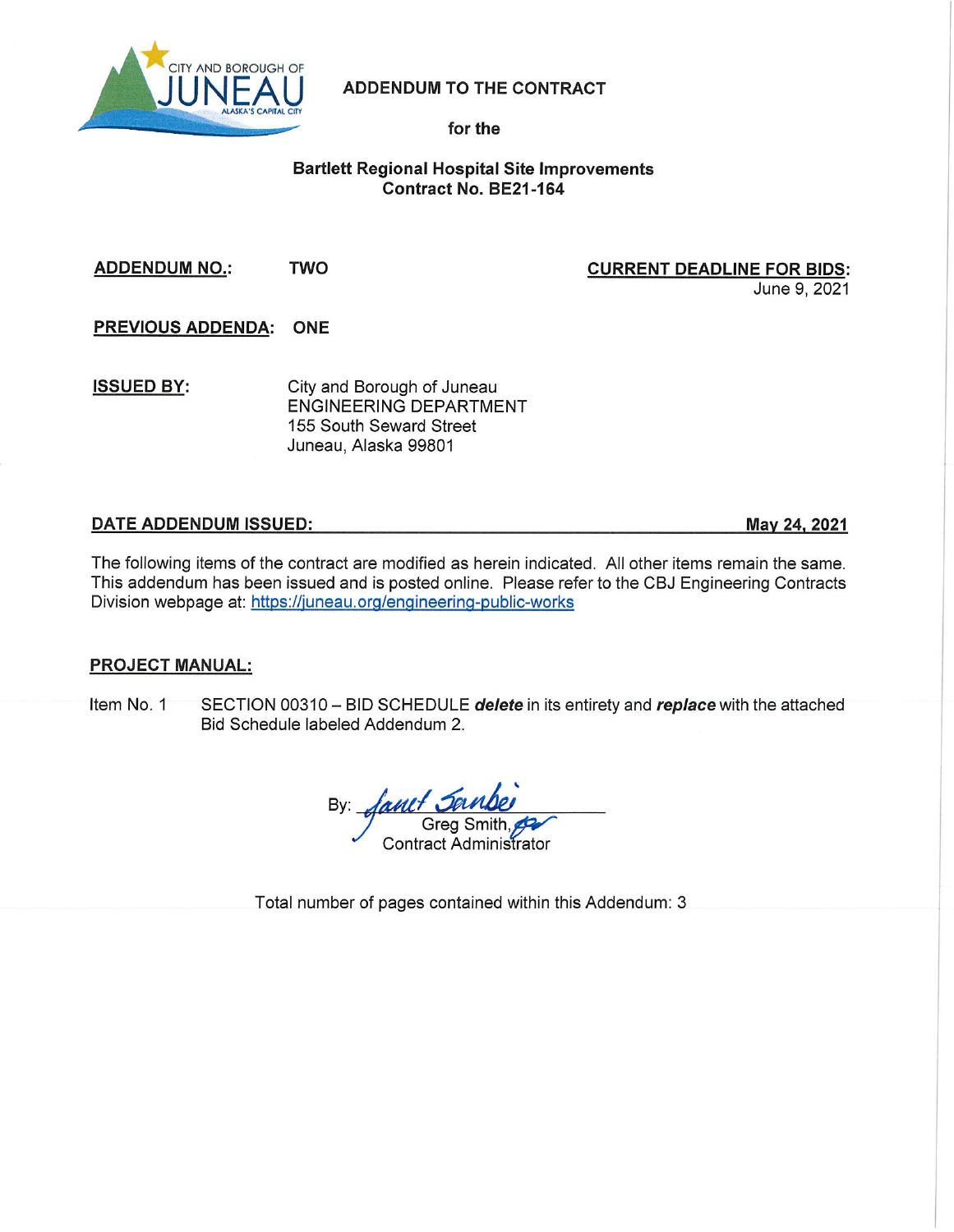|                 |                                                           |                    |                            | <b>UNIT PRICE</b> |                             | <b>AMOUNT</b>  |              |
|-----------------|-----------------------------------------------------------|--------------------|----------------------------|-------------------|-----------------------------|----------------|--------------|
| PAY ITEM<br>NO. | PAY ITEM DESCRIPTION                                      | PAY<br><b>UNIT</b> | APPROX.<br><b>QUANTITY</b> | <b>DOLLARS</b>    | <b>CENTS</b>                | <b>DOLLARS</b> | <b>CENTS</b> |
| 1505.1          | Mobilization                                              | Lump Sum           | All Req'd                  | <b>LUMP</b>       | $\mathbf{SUM}$              |                |              |
| 1530.1          | Relocate Bus Shelter                                      | Lump Sum           | All Req'd                  | <b>LUMP</b>       | $\mathbf{SUM}$              |                |              |
| 1550.1          | <b>Traffic Control</b>                                    | Lump Sum           | All Req'd                  | <b>LUMP</b>       | $\rm SUM$                   |                |              |
| 1570.1          | Erosion and Sediment Control                              | Lump Sum           | All Req'd                  | <b>LUMP</b>       | <b>SUM</b>                  |                |              |
| 2201.1          | Clearing and Grubbing                                     | Lump Sum           | All Req'd                  | <b>LUMP</b>       | $\ensuremath{\mathrm{SUM}}$ |                |              |
| 2202.1          | Excavation                                                | <b>CY</b>          | 3,650                      |                   |                             |                |              |
| 2202.2          | <b>Shot Rock Borrow</b>                                   | ${\rm CY}$         | 2,650                      |                   |                             |                |              |
| 2202.3          | Side Slopes and Ditch Grading                             | Lump Sum           | All Req'd                  | <b>LUMP</b>       | <b>SUM</b>                  |                |              |
| 2202.4          | Road Cleaning and Mining Area Restoration Guapntingent Su |                    | All Req'd                  | Contingent        | <b>SUM</b>                  | $$2,500$ 0     |              |
| 2204.1          | 2-Inch Minus Shot Rock w/Base Course                      | <b>CY</b>          | 1,040                      |                   |                             |                |              |
| 2402.1          | Reconstruct Sanitary Sewer Manhole                        | Each               | $\overline{4}$             |                   |                             |                |              |
| 2501.1          | 6-Inch PVC Pipe Culvert                                   | LF                 | 80                         |                   |                             |                |              |
| 2501.2          | 8-Inch PVC Pipe Culvert                                   | LF                 | 35                         |                   |                             |                |              |
| 2501.3          | 12-Inch CPP Pipe Culvert                                  | LF                 | 570                        |                   |                             |                |              |
| 2501.4          | 18-Inch CPP Pipe Culvert                                  | LF                 | 551                        |                   |                             |                |              |
| 2501.5          | 6-inch Underdrain                                         | LF                 | 27                         |                   |                             |                |              |
| 2502.1          | Storm Drain Manhole, Type I                               | Each               | 11                         |                   |                             |                |              |
| 2502.2          | Catch Basin, Type III                                     | Each               | 12                         |                   |                             |                |              |
| 2601.1          | 16-Inch HDPE Water Pipe                                   | LF                 | 482                        |                   |                             |                |              |
| 2601.2          | <b>Corrosion Protection</b>                               | Each               | $\overline{2}$             |                   |                             |                |              |
| 2603.1          | Fire Hydrant Assembly                                     | Each               | $\mathbf{1}$               |                   |                             |                |              |
| 2607.1          | Pipe Insulation                                           | Bds                | 35                         |                   |                             |                |              |
| 2702.1          | <b>Construction Surveying</b>                             | Lump Sum           | All Req'd                  | <b>LUMP</b>       | <b>SUM</b>                  |                |              |
| 2709.1          | Topsoil                                                   | ${\rm CY}$         | $100\,$                    |                   |                             |                |              |